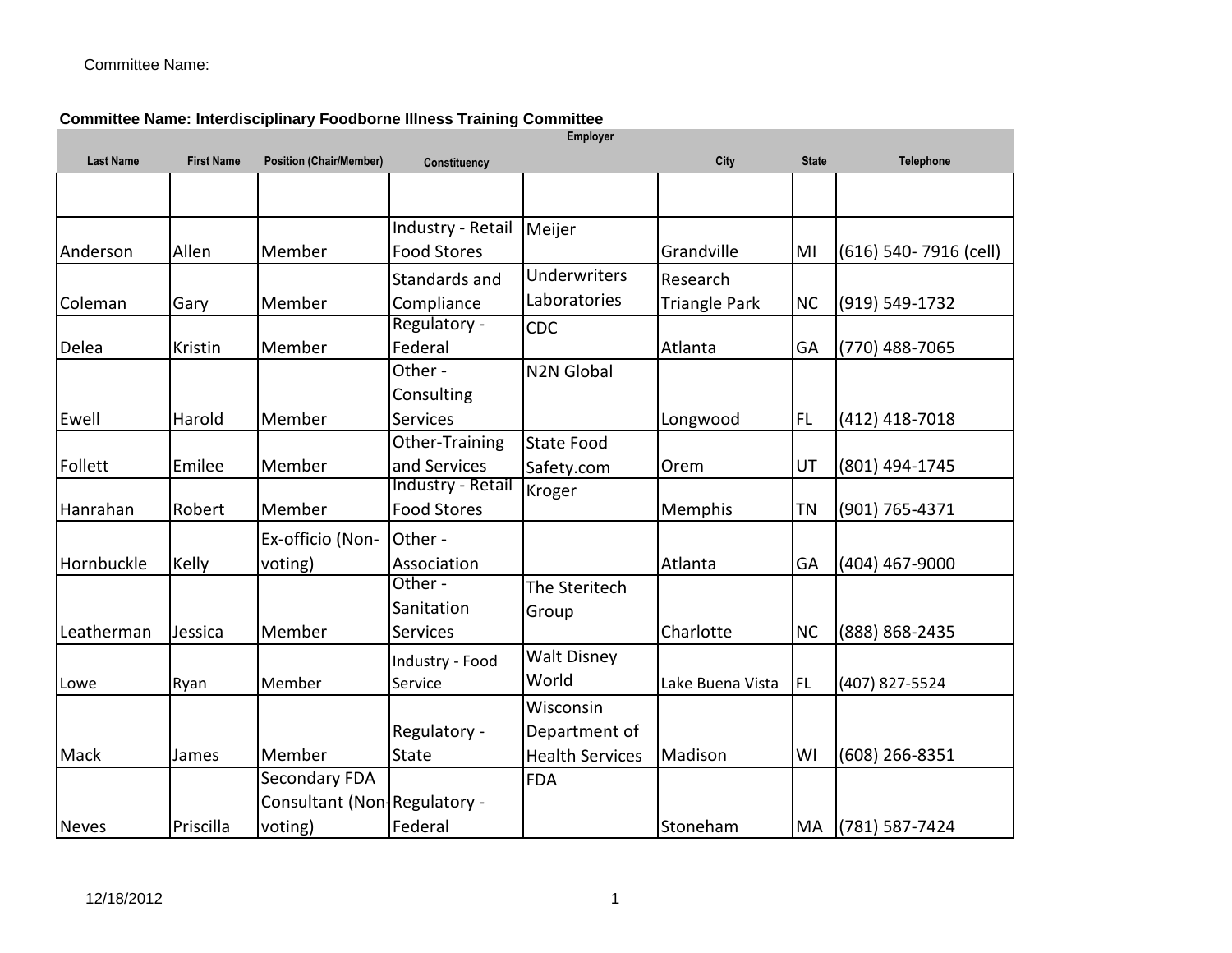Committee Name:

|                 |              |                              |                            | Jefferson County     |                     |           |                         |
|-----------------|--------------|------------------------------|----------------------------|----------------------|---------------------|-----------|-------------------------|
|                 |              |                              | Regulatory -               | <b>Public Health</b> |                     |           |                         |
| Opp             | Carla        | Member                       | Local                      |                      | Golden              | CO        | (303) 271-5765          |
|                 |              |                              | Industry - Food            | U.S. Foods           |                     |           |                         |
| Pallaske        | Greg         | Member                       | Service                    |                      | Rosemont            | IL        | (312) 259-8859 (cell)   |
|                 |              | Ex-officio (Non-             | Technical                  |                      |                     |           |                         |
| Raulerson       | John         | voting)                      | <b>Services</b>            |                      | Jacksonville        | <b>FL</b> | (904) 493-0180          |
| Ruttenburg      | David        | Member                       | Industry - Food<br>Service | <b>Compass Group</b> | Charlotte           | <b>NC</b> | (704) 651-4897          |
|                 |              |                              | Other - Training           | Serve It Up Safe!    |                     |           |                         |
| <b>Steck</b>    | David        | Member                       | <b>Services</b>            |                      | Tampa               | FL        | (813) 781 - 8884 (cell) |
|                 |              |                              | Industry-Food              | <b>Walt Disney</b>   |                     |           |                         |
| Steele          | James        | Chair                        | Service                    | World                | Lake Buena Vista FL |           | (407) 560-4724          |
| Stevens-        |              |                              | Industry -Food             | Yum! Brands,         |                     |           |                         |
| Grobbelaar      | <b>Becky</b> | Member                       | Service                    | Inc.                 | Louisville          | <b>KY</b> | (770) 584-1226          |
|                 |              |                              | Industry - Food            | Wm. Bolthouse        |                     |           |                         |
| Stevenson       | Heather      | Member                       | Processing                 | Farms, Inc.          | Bakersfield         | CA        | (661) 205 -7060 (cell)  |
|                 |              |                              |                            | Hospitality          |                     |           |                         |
|                 |              |                              | Other -                    | Institute of Tech    |                     |           |                         |
| Synder          | Peter        | Member                       | Consultant                 | and Mgmt             | St. Paul            | <b>MN</b> | $(651) 646 - 7077$      |
|                 |              |                              | Regulatory -               | Illinois Dept. of    |                     |           |                         |
| Welch           | Patricia     | Co-Chair                     | <b>State</b>               | <b>Public Health</b> | Springfield         | IL        | $(217)$ 785-2439        |
|                 |              | Primary FDA                  |                            | <b>FDA</b>           |                     |           |                         |
|                 |              | Consultant (Non Regulatory - |                            |                      |                     |           |                         |
| <b>Williams</b> | Janet        | voting)                      | Federal                    |                      | Rockville           | <b>MD</b> | (301) 796-5434          |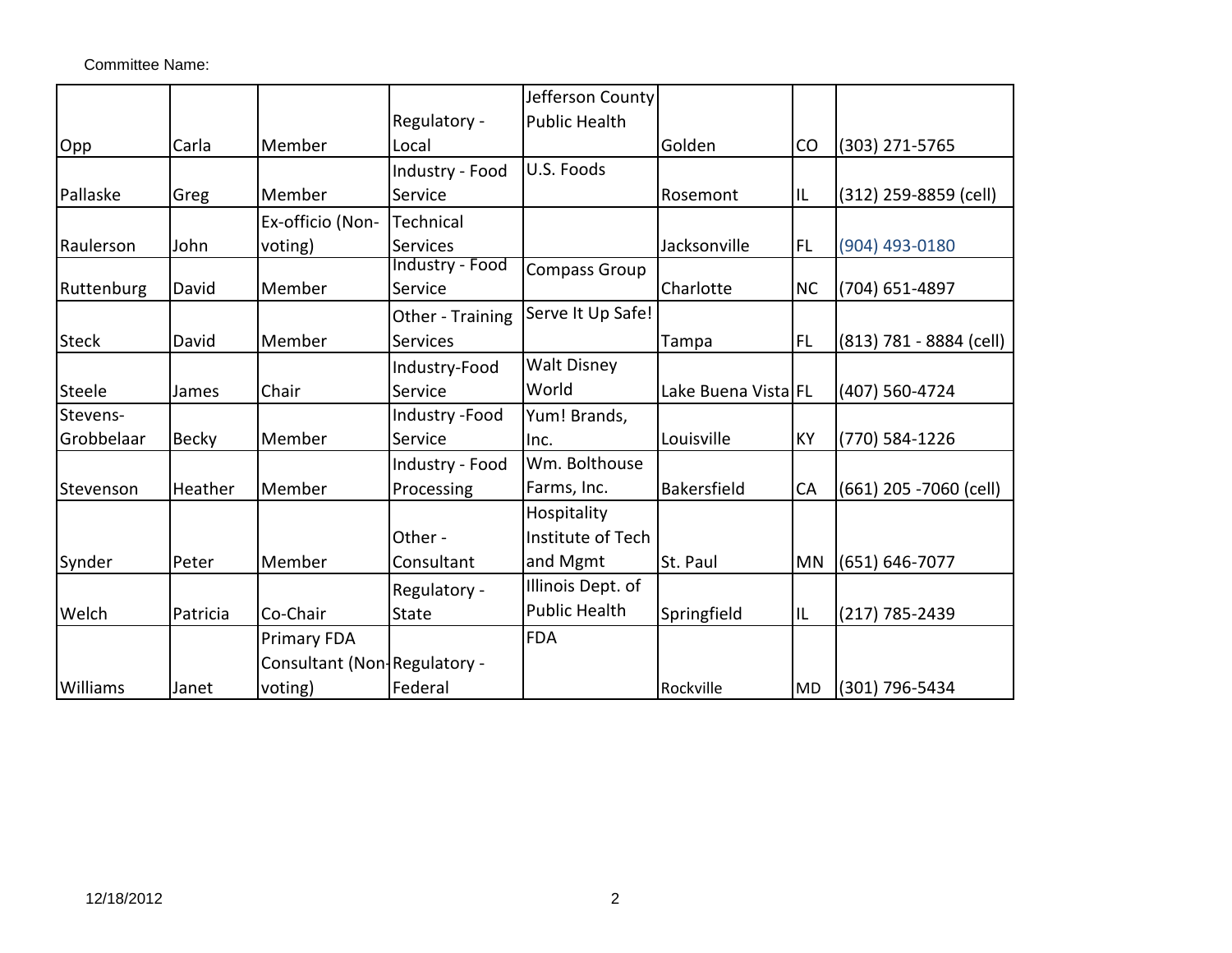| <b>Email</b>                                               |  |
|------------------------------------------------------------|--|
|                                                            |  |
| allen.anderson@meijer.com                                  |  |
| gary.coleman@ul.com                                        |  |
| kdelea@cdc.gov                                             |  |
|                                                            |  |
| Hewell@us.n2nglobal.com                                    |  |
| efollett@statefoodsafety.com<br>robert.hanrahan@kroger.com |  |
|                                                            |  |
| kelly@garestaurants.org                                    |  |
| jessica.leatherman@steritech.com                           |  |
| ryan.m.lowe@disney.com                                     |  |
| james.mack@wisconsin.gov                                   |  |
| priscilla.neves@fda.hhs.gov                                |  |